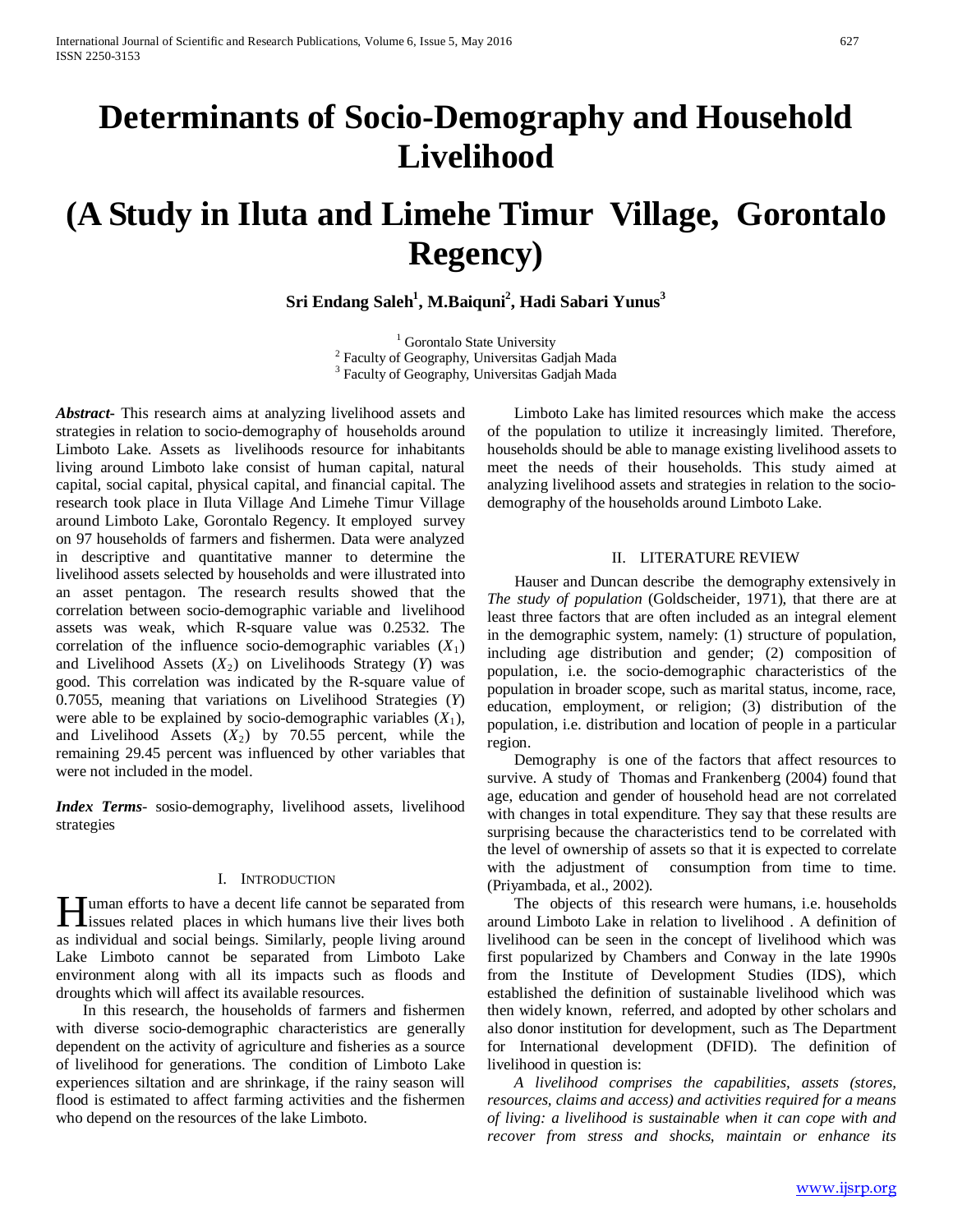*capabilities and assets, and provide sustainable livelihood opportunities for the next generation; and which contributes net benefits to other livelihoods at the local and global level and in the short and long term*." (Chambers and Conway 1992).

 Livelihood assets as livelihood capital in this research employed the concept of capital from DFID (2001), known as the Asset Pentagon, consisting of human capital (H), natural capital (N), financial capital (F), social capital (S), and physical capital. The asset pentagon emphasizes the importance of understanding of various household livelihood conditions and the types of assets that support them. The asset pentagon describes that among components of the livelihood assets have diverse relationships and linkages with one another. The levels of accessibility to livelihood assets vary between individuals, households and communities. Moreover, there are many factors that influence the value of such assets for the benefit of livelihood.

 Asset is the capital to carry out activities so that the goals of livelihood can be achieved. Ellis (2000); Scoone, 2001; Carney, (1999) distinguish five capitals including natural capital, physical capital, human capital, financial capital, and social capital. Such capitals have become major assets for people in their life as the sources of livelihood of the people because the availability of these assets supports diverse livelihood strategies.

 Livelihood strategies of the household are the basis of selected livelihood activities undertaken by households to meet the needs or goals of the households. Livelihood strategies proposed by White (1991) are: survival strategies, consolidation strategy and accumulation strategy. Zommers (1999) classifies into four typologies, namely accumulation strategy, consolidation strategy, compensation strategies and security strategy, while Scones (2001), classifies into three typologies, namely agricultural livelihood engineering by intensification and extension, diversification of livelihood and spatial engineering (migration).

# III. RESEARCH METHODS

 This study is a survey research. The research took place in the Tabumela Village of Tilango Subdistrict and Iluta Village of Batudaa Subdistrict, located around Limboto Lake. The research location was chosen purposively. Research sampling was 15 percent of the population, namely 15 percent x 649 households  $=$ 

 $97.35 \approx 98$  households. The number of samples was determined proportionally for each research village. The sample members were determined using systematic random sampling. Total samples were 97 households. The variables in the research include:

a) Exogenous variables (*X*), consisting of two variables:

- Socio-demography  $(X_1)$ ;  $(X_{1,1})$  age,  $(X_{1,2})$  number of children;  $(X_{1,3})$  number of dependents;  $(X_{1,4})$  length of stay;  $(X_{1.5})$  levels of education;  $(X_{1.6})$  works;  $(X_{1.7})$ income
- $\triangleright$  Livelihood Assets (*X*<sub>2</sub>); (*X*<sub>2.1</sub>) human capital; (*X*<sub>2.1</sub>) natural capital;  $(X_{2,3})$  social capital;  $(X_{2,4})$  physical capital; (*X*2.5) financial capital

 b) Endogenous variables, namely, livelihood strategies (*Y*):  $(Y_1)$  survival;  $(Y_2)$  consolidated;  $(Y_3)$  investment;  $(Y_4)$ diversification;  $(Y_5)$  mobility

 Data were collected through observation, structured interviews, in-depth interview, and documentation. Data were analyzed descriptive- statistically in the form of frequency tables and graphs. Furthermore, the structural equation modeling (SEM) was employed by using Smart-PLS 2.0.m version, through a first-order approach to explain thoroughly the correlation between variables existing in the research. Stages of analysis using this method were: 1) Path analysis diagram to interpret outputs of Smart-PLS software, 2) Outer model or measurement model analysis to evaluate the correlation between variables and indicators or manifest variables, 3) Structural analysis (inner model) to evaluate the results of estimation of path coefficiency parameter and levels of significance.

#### IV. RESEARCH RESULTS AND DISCUSSION

#### *Socio-demographic characteristics of respondents*

 Age is a basic characteristic of the population. This structure has important influence on demographic and socio-economic behavior. The majority of respondents were in the productive age, with the highest number in the age group of 30-54 years (80.41percent). The percentage of respondents' ages is presented in Table 1, and the number of household members is presented in Table 2.

**TABLE 1 PERCENTAGE OF RESPONDENTS BASED ON AGE**

| Village  |              | Age Group   |              |           |       |       |             |       |             |              |              |
|----------|--------------|-------------|--------------|-----------|-------|-------|-------------|-------|-------------|--------------|--------------|
|          | $15 -$<br>19 | $20-$<br>24 | $25 -$<br>29 | $30 - 34$ | 35-39 | 40-44 | 45-49 50-54 |       | $55-$<br>59 | $60 -$<br>64 | $65 -$<br>69 |
| Tabumela | 2.04         | 4.08        | 6.12         | 24.49     | 10.20 | 18.37 | 12.24       | 10.20 | 8.16        | 2.04         | 2.04         |
|          |              |             |              |           |       |       |             |       |             |              |              |
| Iluta    | 0.00         | 2.08        | 4.17         | 18.75     | 16.67 | 14.58 | 20.83       | 14.58 | 0.00        | 8.33         | 0.00         |
| Mean     | 1.03         | 3.09        | 5.15         | 21.65     | 13.40 | 16.49 | 16.49       | 12.37 | 4.12        | 5.15         | 1.03         |

*Source: Analysis of primary data 2014*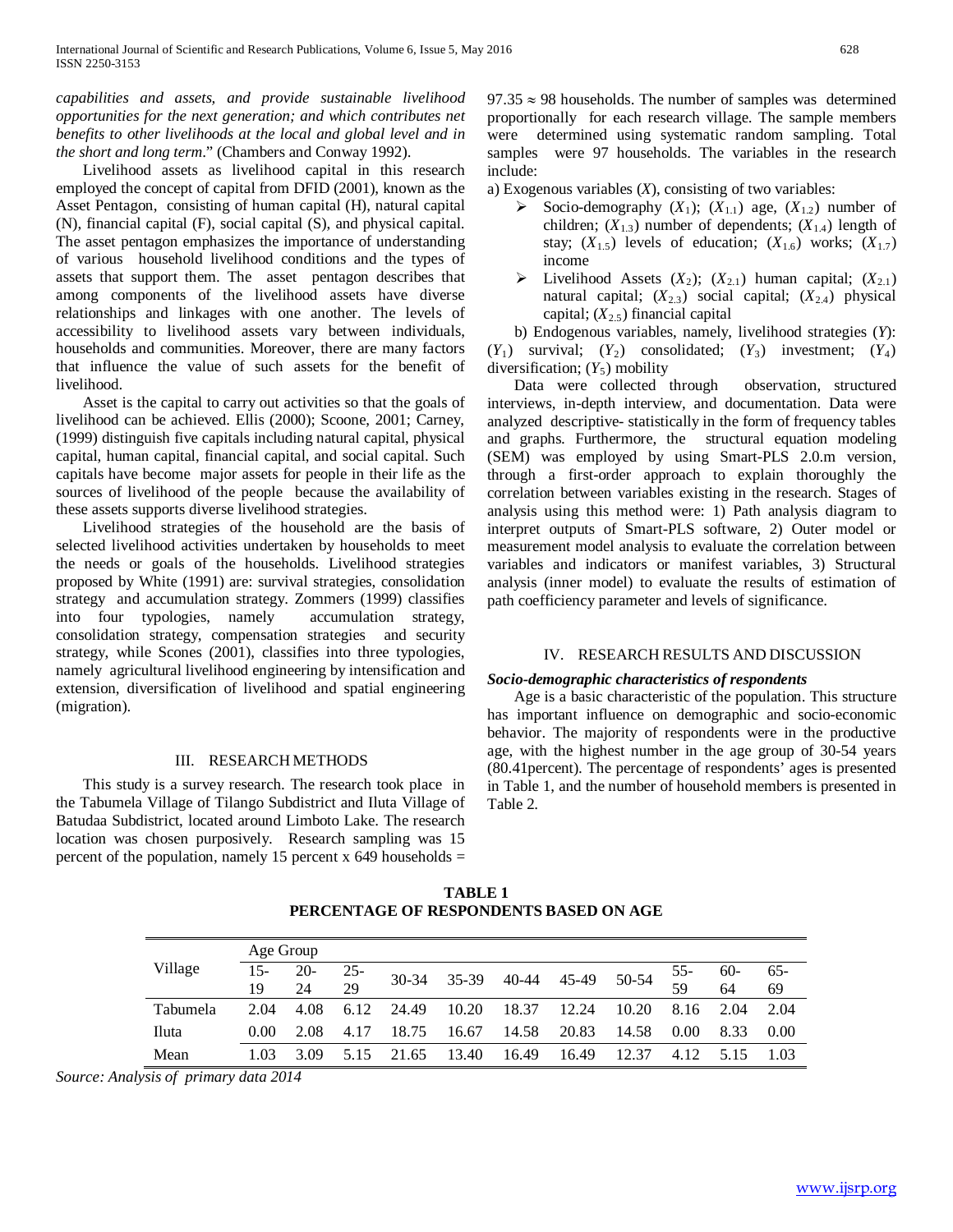| Village         | $\leq$ 3 people | 4-6 people | $> 6$ people | Mean |
|-----------------|-----------------|------------|--------------|------|
| <b>Tabumela</b> | 24.49           | 57.14      | 18.37        |      |
| Iluta           | 16.67           | 64.58      | 18.75        |      |
| Mean            | 20.62           | 60.82      | 18.56        |      |

**TABLE 2 PERCENTAGE BASED ON THE NUMBER OF HOUSEHOLD MEMBERS**

*Source: Primary data, 2014*

Education is a main indicator of development and quality of human resources. It can be concluded from the research results that the majority of respondents' education level is low, as shown in Table 3.

**TABLE 3 PERCENTAGE OF RESPONDENTS BASED ON EDUCATION**

|          | <b>Education Level</b>                                  |                      |                          |                          |                        |  |  |
|----------|---------------------------------------------------------|----------------------|--------------------------|--------------------------|------------------------|--|--|
| Village  | <b>Not</b><br>graduated<br>from<br>Elementary<br>School | Elementary<br>School | Junior<br>High<br>School | Senior<br>High<br>School | University/<br>College |  |  |
| Tabumela | 24.49                                                   | 63.27                | 10.20                    | 2.041                    | 0.00                   |  |  |
| Iluta    | 25.00                                                   | 45.83                | 12.50                    | 14.583                   | 2.08                   |  |  |
| Mean     | 24.74                                                   | 54.64                | 11.34                    | 8.25                     | 1.03                   |  |  |

*Source: Analysis of primary data*

Respondents' income from primary and secondary job is presented in Table 4.

# **TABLE 4 PERCENTAGE OF RESPONDENTS BASED ON LEVELS OF INCOME**

| Village  | Income (Rupiah) |                        |                              |                          |             |  |  |  |
|----------|-----------------|------------------------|------------------------------|--------------------------|-------------|--|--|--|
|          | < 1,000,000     | 1,000,000<br>2,000,000 | $-$ > 2,000,000<br>3,000,000 | > 3,000,000<br>4,000,000 | > 4,000,000 |  |  |  |
| Tabumela | 34.7            | 44.9                   | 10.2                         | 4.1                      | 6.10        |  |  |  |
| Iluta    | 31.3            | 14.6                   | 18.8                         | 10.4                     | 25.0        |  |  |  |
| Mean     | 33.02           | 29.91                  | 14.46                        | 7.22                     | 15.45       |  |  |  |

*Source: Analysis of primary data*

# *Livelihood Assets Household*

 Livelihood assets of households in each village vary according to the five existing components of assets. The control of assets includes assets of human capital, natural capital, social capital, physical capital and financial capital. The level of accessibility to livelihood assets varies in each household. Analogy of asset the pentagon (Figure 1), in the position of the midpoint or the deepest of pentagon shows the levels of an individual or household access to the capital is zero, or there is no access at all. While the outer part of the pentagon is the ideal condition that an individual or a household has optimal access to the capital that they need. The analogy of the pentagonal can illustrate various conditions of changes in the level of accessibility to livelihood capital. **FIGURE 1**



# **LIVELIHOOD ASSETS OF HOUSEHOLDS**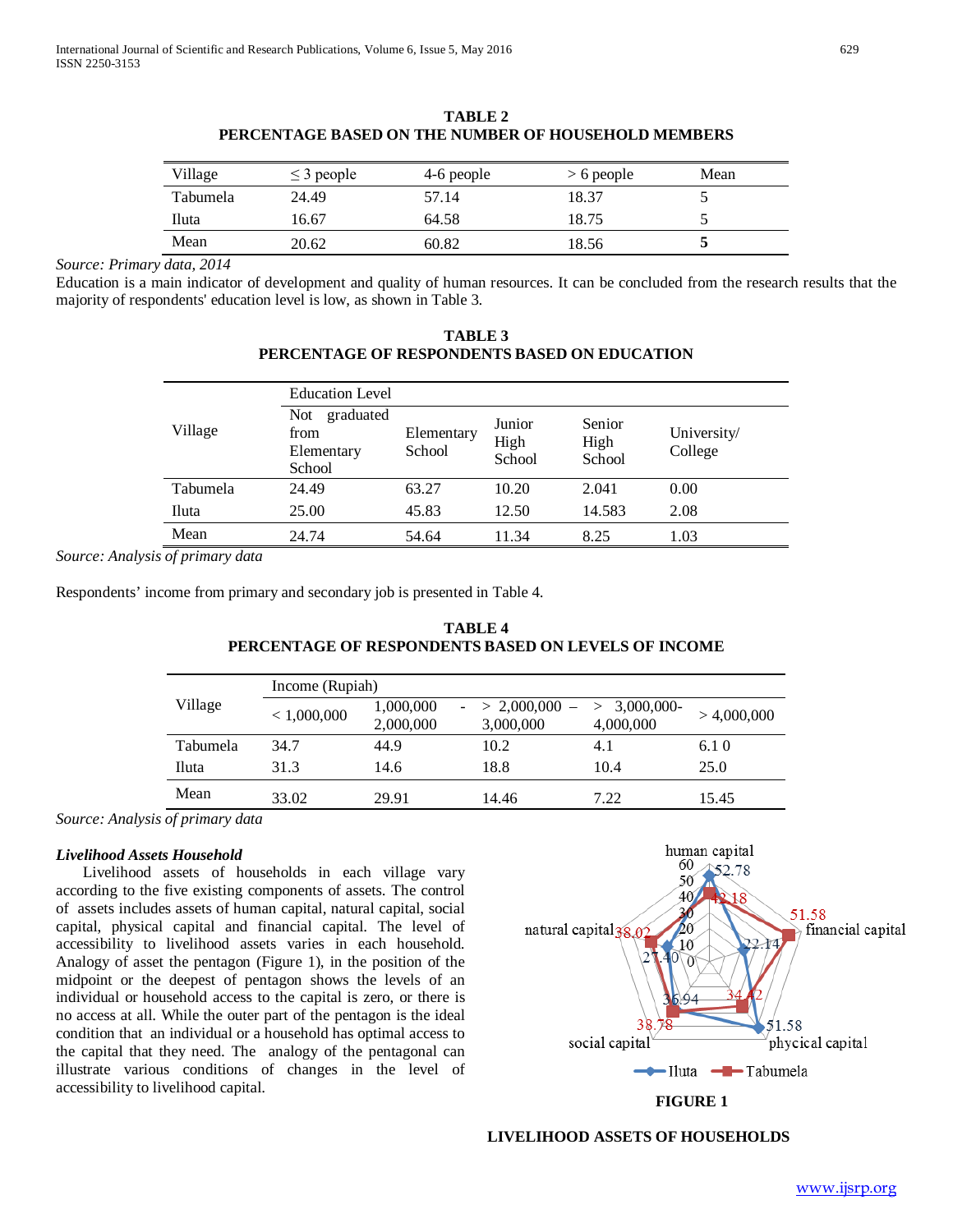Human capital includes skills of the respondents, labor, and health. Most of the respondents have homogeneous livelihood and skills, i.e. farmers as well as fishermen. Skills are mostly (73.20 percent) obtained from generation to generation.

 Natural capital includes the use of lake resource. Residing around Limboto Lake, of course, households use lake resource for their life such as water to irrigate fields and to fish, the fish to be sold and consumed, bog plants (swamp cabbage), and grasses to feed livestock as well to make webbing. In addition, water hyacinth is partly used for handicraft. Moreover, grass is for animal feed, and also used as a traditional fishing gear, *bibilo*.

 Land ownership in the bank of Limboto Lake mostly has belonged to the right of ownership and been certified. Located downstream of the lake, Tabumela Village has narrow piece of land which is generally used for building residential house and planting horticultural crops. Meanwhile, households in Iluta Village utilize the lake as floating fish cage farming.

 Social capital includes household participation in social activities both socio-cultural and religious activities, social activities to increase economy and, political organizations, and other social activities in the environment in which households live. The participation of households in social activities such as socio-religious organizations is quite high in celebrating the commemoration of the Prophet's Birthday and Isra Miraj. Other activities such as neighborhood association for paying condolence (*rukun duka*), Islamic study group, Quran recital, and group activities of pilgrimage brotherhood. Not all social activities are formal organizations, but the forms of activities are mutual help and mutual aid (*huyula*).

 The social organization of the neighborhood association for paying condolence is regulated formally by the local village community. There are procedures and conditions which have been agreed. Each member pays dues of Rp 5,000. to Rp 10,000.- . Mutual aid (*huyula*) is in the form of reward system, but this is very helpful when encountering unexpected disaster like death.

Social activities for economic improvement include cooperation/ *huyula* (mutual aid) in the form of *Ti'ayo*. *Ti'ayo* can also be additional force deployment system from outside the household to fill shortages of force during the production activities of planting in the fields, especially in the early period of planting, mowing and harvesting. Also, fellow fishermen catch fish, floating cages and fish cages, but in the present time such activities are carried out through groups of farmers and fishermen and are paid from the land owner.

 Socio-cultural activities in the neighborhood of households are like *huyula* in the form of *ti'ayo* is helping to make a tent for celebration/ mourning voluntarily. Social relations are still strong enough that their social life is very close. The level of kinship between residents is a characteristic of the village which still prioritizes social elements such as mutual help when they need help although this is done without bonding. The utilization of social capital for rural farmers and fishermen is an alternative that is very important in order to cover the tendency of the decrease in natural resources of Limboto Lake. According to DFID (1999), social capital shows how households have interaction with other communities in their social environment. Social capital is considered to enhance mutual trust and reduce the cost of working simultaneously.

 Physical capital is a means or facilities owned by the respondents to live their life. The results of the research regarding the physical capital are home ownership, agricultural production tools, fishing gear, majority of which are self-owned. Other considerable assets are televisions and mobile phones, and motorcycles, an inexpensive means of transportation and used to sell around. Gold is owned in the form of jewelry which can be sold or pledged when they need money. According Scoones, 1998; DFID. 2000, the control of the physical resource assets is an illustration of the ease of access in the form of facilities and infrastructure that support household to survive.

 Financial capital available to rural households comes from the results of agricultural, fishery and livestock products. They can also use formal and informal credit to complete their financial resources. The other financial capitals are saving and debt. Debt of the households is another attempt to meet the need of life or business capital. The debt is obtained from bank for those who have collateral. For those who do not have physical collateral in the form of house or land, they borrow from moneylenders or family guaranteed with their agricultural products. In addition to relying on debt, the majority (52.55 percent) of households receives government assistance.

 The access of farmers and fishermen to financial capital vary greatly depending on the type of needs and openness to opportunities. For the capital needs of farming or fishing or other businesses better utilize capital for the bank that has a guarantee. For those who do not have collateral, they borrow from moneylenders. In order to meet their daily needs, farmers and fishermen receive debts from neighbors, relatives, shop or trader. Social assistance and relationships serve as a savior valve for households to survive.

#### *Household Livelihood Strategies*

 Livelihood strategies of households are adjusted to the diversity and characteristics of the population existing in the field and added to the strategy to each household that reflects the involvement of the households into their economic activity. The results of research are shown in Figure 2 below.

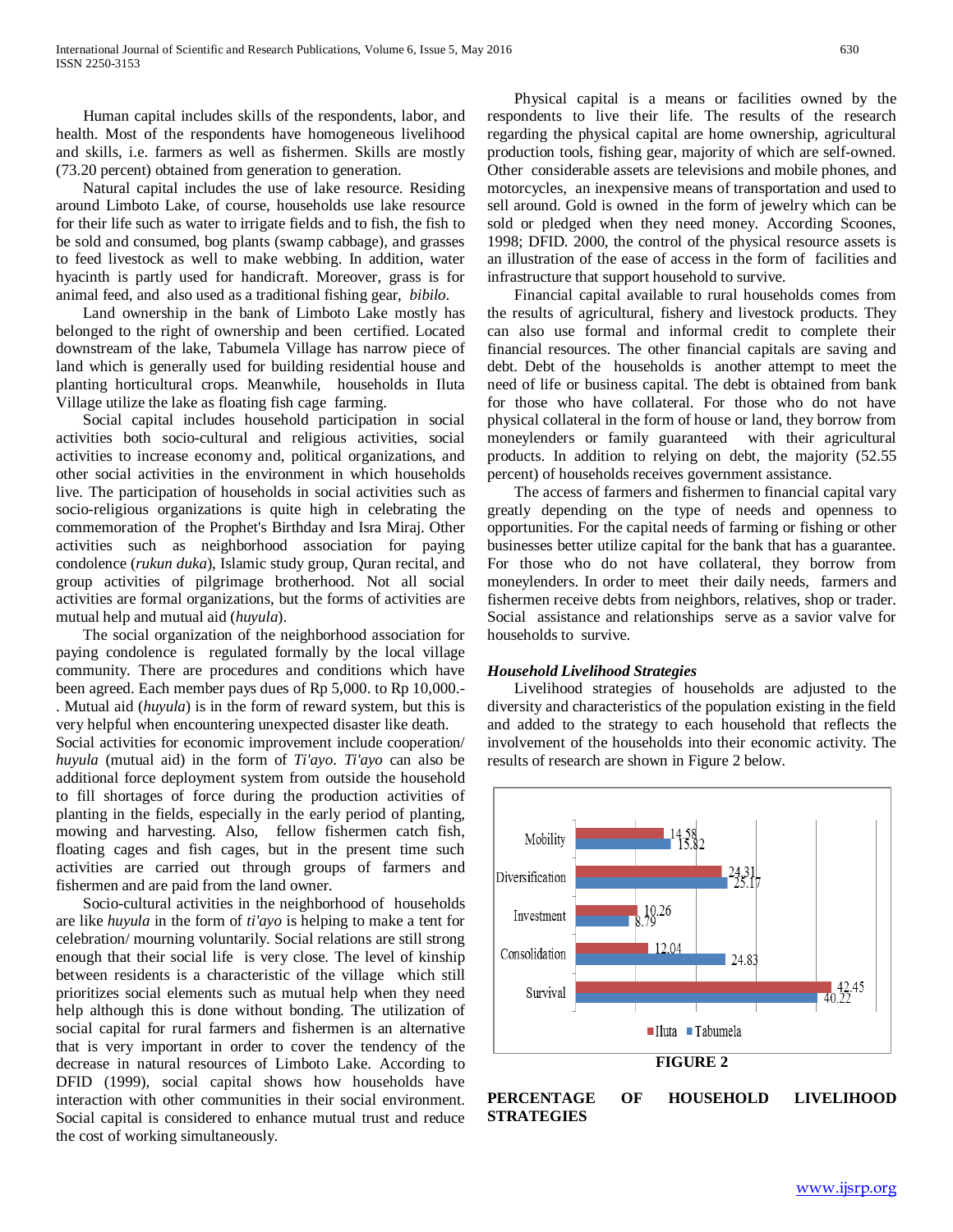Survival strategy is a minimum strategy performed by households in various ways for survival, by: 1) meeting the minimum need of life by trying to control consumption and expenditure (all actions to limit expenditure). The restriction of expenditure is done to the types of food, especially rice. It is common for people to consume rice; in the period of shortage of food people mix rice with processed corn called *Baalibinthe* to be made into edible food; 2) Substitution is the replacement of old to new source of economic activity, and has better function/ benefit, and at least is able to provide income equal to the previous earnings , even bigger; 3) utilization of land by planting short-term and fast-harvest plants to meet the needs, which is known as *halabolu*.

 Consolidation strategy is a strategy to maximize revenue that households have passed the level of security of more than just survive. This strategy is to avoid or anticipate the insufficiency for subsistence or sudden needs. Households utilize yard, pawn goods, debt, utilize labors of household members and social networks.

 Investment strategy is carried out by households by utilizing the obtained excess (surplus) to develop business. This strategy is efforts to accumulate capital as a way of ensuring the survival of the household expansively. Business expansion can only be performed by households which have ample land and fish farming as well as having considerable assets and capital. Accordingly, they can increase capital and improve welfare better.

 Diversification strategy is diversifying sources of income or applying double job pattern. The diversity of work is like a farmer working as a fisherman and vice versa, is also looking for additional income by selling fish and vegetables or selling fish in the traditional market, transport business of *bentor* from afternoon to evening; breeding, selling vegetables around, planting corn and horticultural crops. Therefore, the results of the other livelihoods are complementary, meaning that if there is a surplus or an immediate need from other livelihood, it can be covered by income from other livelihoods. Diversification strategy is done to anticipate if there is a decrease in sources of income, by doing various jobs which is at least able to cope with the expenditure needs of households and to live prosperously.

Households perform mobility strategy as an option if there are no jobs in the village such in the period of famine or disaster. In general households perform seasonally circular mobility by working in the same sector. Farmers go elsewhere to make a living, especially during the planting season and at harvest rice or corn in other designated villages. This is usually performed in groups to work together. Furthermore, fishermen take advantage of fishing gear such as nets and motorboats, at least once a month to catch fish in the sea which is done in the season of *nike* (such as natural dry fish) lasting for approximately 10 days and done in group.

# *The correlation of demographic factors and livelihood assets with livelihood strategies.*

 Structural equation model analysis employed Partial Least Square software. Testing the data validity and reliability for reflective indicators (variables of livelihood assets and livelihood strategies) was conducted using convergent and discriminant validity. Convergent validity can be assessed by considering the composite reliability, Average Variance Extracted (AVE), and Cronbach's Alpha. The results of loading values in the indicators of Livelihood Assets  $(X_2)$  and Livelihood strategies  $(Y)$  meet the requirements as valid indicators with loading values of  $> 0.7$ .

 In order to perform the measurement model test on the social demographic variables  $(X_1)$  as formative indicators, outer weight value was assed. The test results for outer weight values for  $X_{1,3}$ ,  $X_{1,4}$ ,  $X_{1,5}$ , and  $X_{1,6}$  were not significant, or <1.98, so that they were excluded from the analysis model. Furthermore, three indicators of  $X_{1,1}$ ,  $X_{1,2}$ , and  $X_{1,7}$  were re-tested. The come retesting was done until meeting the convergent validity, as shown in the figure below.



#### **FIGURE 3**

# **PATH DIAGRAM AFTER THE SELECTION OF INVALID INDICATORS**

 The testing of convergent validity indicated that basically all the indicators for each variable in the convergent validity are significant, because it has value of *t* statistic greater than 1.98 and loading factor greater than 0.5. The values of Composite reliability ( $> 0.7$ ), Average Variance Extracted (AVE) ( $> 0.5$ ), and Cronbach's Alpha  $(> 0.7)$  are as expected which has good reliability, meaning that each variable had a good level of consistency of measurement.

 The testing results of weight indicator value for demographic variable which is formative variables from the results of retesting to the three indicators, namely  $X_{1,1}$  (0.4289),  $X_{1,2}$ (0.3833), and the  $X_{1,7}$  (0.5938) with *t*-statistic of  $> 1.98$ . It can be concluded that all three formative indicators are valid to measure social demographic variable  $(X_1)$ .

 The results of structural model evaluation (Inner Model); the model of correlation of the influence of socio-demographic variables on the livelihood assets was weak. This is indicated by *R*-square value of 0.2532. These values indicate that the diversity of livelihood assets variable is only able to be explained by demographic variables including age, number of children, and income level by 25.32 percent. Furthermore, the correlation model of the influence of the social demographic variables  $(X_1)$ and livelihood assets  $(X_2)$  on livelihoods strategies  $(Y)$  is good. This correlation is indicated by *R*-square value of 0.7055,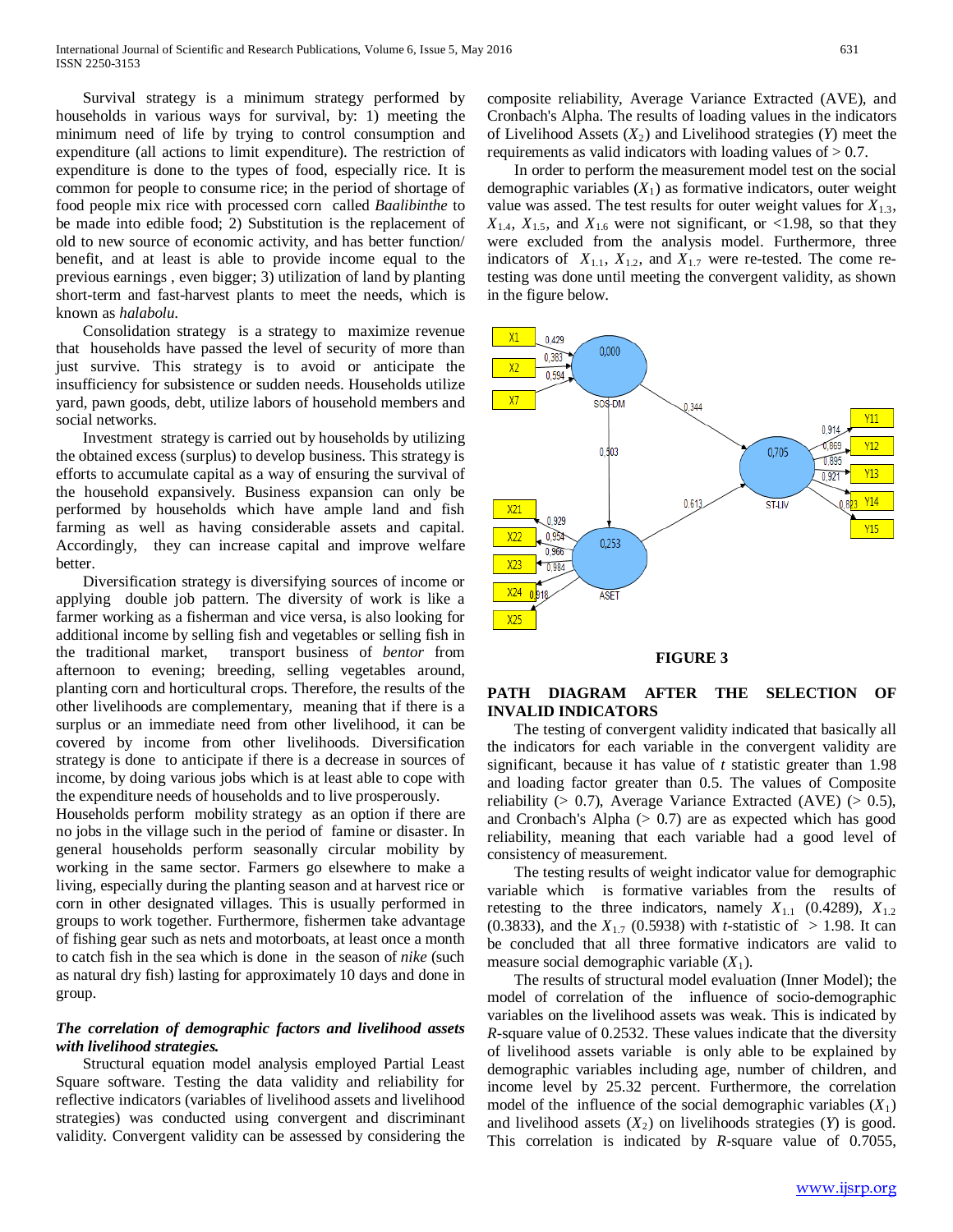meaning that the variation in the construct of livelihood strategies (*Y*) is able to be explained by socio-demographic variables  $(X_1)$ , and livelihood assets  $(X_2)$  by 70.55 percent, while the remaining 29, 45 percent is influenced by other variables that are not included in the model.

The coefficient values of path parameters for the significance of the correlation of the influence between variables on the structural model are as shown in Table 5, as follows:

| TABLE 5                                   |  |
|-------------------------------------------|--|
| PATH COEFFICIENTS (MEAN, STDEV, T-VALUES) |  |
|                                           |  |

| Correlation<br>between         | Original | Standard  | Standard | $\mathbf T$       | Remark      |
|--------------------------------|----------|-----------|----------|-------------------|-------------|
| Samples                        | Sample   | Deviation | Error    | <b>Statistics</b> | (>1,98)     |
| ASET $(X_2)$ -> ST-LIV $(Y)$   | 0.6126   | 0.0459    | 0.0459   | 13.3430           | Significant |
| $SOS-X_1(X_1)$ -> ASET $(X_2)$ | 0.5032   | 0.0508    | 0.0508   | 9.9089            | Significant |
| $SOS-X_1(X_1)$ -> ST-LIV (Y)   | 0.3438   | 0.0417    | 0.0417   | 8.2464            | Significant |

Source: *Results of data processing*

# V. CONCLUSION AND SUGGESTIONS

# **Conclusion**

- 1. Age is one of the important demographic variables. Households mostly belong to productive age, have 2 to 4 children who are dependents in the households, have low education levels, and have income which is only sufficient for household consumption expenditure.
- 2. The levels of accessibility to livelihood assets vary in each household depending on the five components of assets, as well as the value of these assets for the benefit of livelihood. Livelihood assets include human capital, natural capital, social capital, physical capital and financial capital. The more control of assets households do, the more varied household livelihood strategies will be.
- 3. The overall livelihood strategies indicate that farmers and fishermen in the research location apply different livelihood strategies. Farmers and fishermen mostly apply survival strategy, then diversification, consolidation, mobility, and investment.
- 4. Age, number of children and income which are socio-demographic factors and five capitals of livelihoods are correlated with household livelihood strategies.

# **Suggestions**

- 1. In regard to the demography, it is necessary to limit the number of children; the number of dependents can affect the choice of livelihood strategies that will be carried out for livelihood sustainability.
- 2. It is necessary to give skills training for residents. Low levels of education will create the mindset of fishermen and farmers that they are unable to do other works as a secondary job in order to improve their lives.

3. The financial ability of households will affect the process of meeting the food needs of the household. Therefore, supports from the government are needed to create programs for adaptation to the change of Limboto Lake for the people living around it, create jobs if harvests and catches cannot meet the needs of life for farmers and fishermen. It is expected that farmers and fishermen do not merely survive and perform diversification and mobility, but are able to move to the consolidation and expansion strategy as a business investment.

# **REFERENCES**

- [1] Carney, D. (1999). Implementing the Sustainable Rural Livelihoods Approach. In Carney (ed.) Sustainable Rural Livelihoods. What Contributions can we make? Department for International Development Nottingham: Russell Press Limited.
- [2] Chambers, R. and Conway, G. 1992. Sustainable Rural Livelihoods: Practical Concepts for the 21 Century. IDS Discussion Paper 296. Brighton: Institute of Development Studies.
- [3] De Haan, Leo J., 2000, Globalization, Localization and Sustainable Livelihood, Sociologia Ruralis, Volume 40, Number 3, July 2000
- [4] DFID (2001). Sustainable livelihoods Guidance Sheets. Department for International Development, http://www.livelihoods.org/.
- [5] Ellis, F. (2000), Rural livelihoods and diversity in Developing Countries. Oxford: Oxford University Press.
- [6] Goldscheider, 1971. Populasi, Modernisasi Dan Struktur Sosial. University of California, Berkeley
- [7] Scoone, 2001, Sustainable Rural Livelihoods A Framework For Analysis. IDS Working Paper 72. Institute of Development Studies.
- [8] White, Benjamin N.F. 1991. Economic Diversification and Agrarian Change in Rural Java 1900-1990. Pp 41-49. Alexander, Paul, Boomgard, Peter and White, Benjamin (eds). 1991. In the Shadow of Agrarculture: Non Farm Activities in Javanese Economy, Past and Present. Royal Tropical Institute, Amsterdam.
- [9] Zoomers, A, and de Haan, L. 2005. Exploring the Frontier of Livelihoods Research. Development and Change 36(1): 27–47 (2005). # Institute of Social Studies 2005. Published by Blackwell Publishing, 9600 Garsington Road, Oxford OX4 2DQ, UK and 350 Main St.,Malden, MA 02148, USA